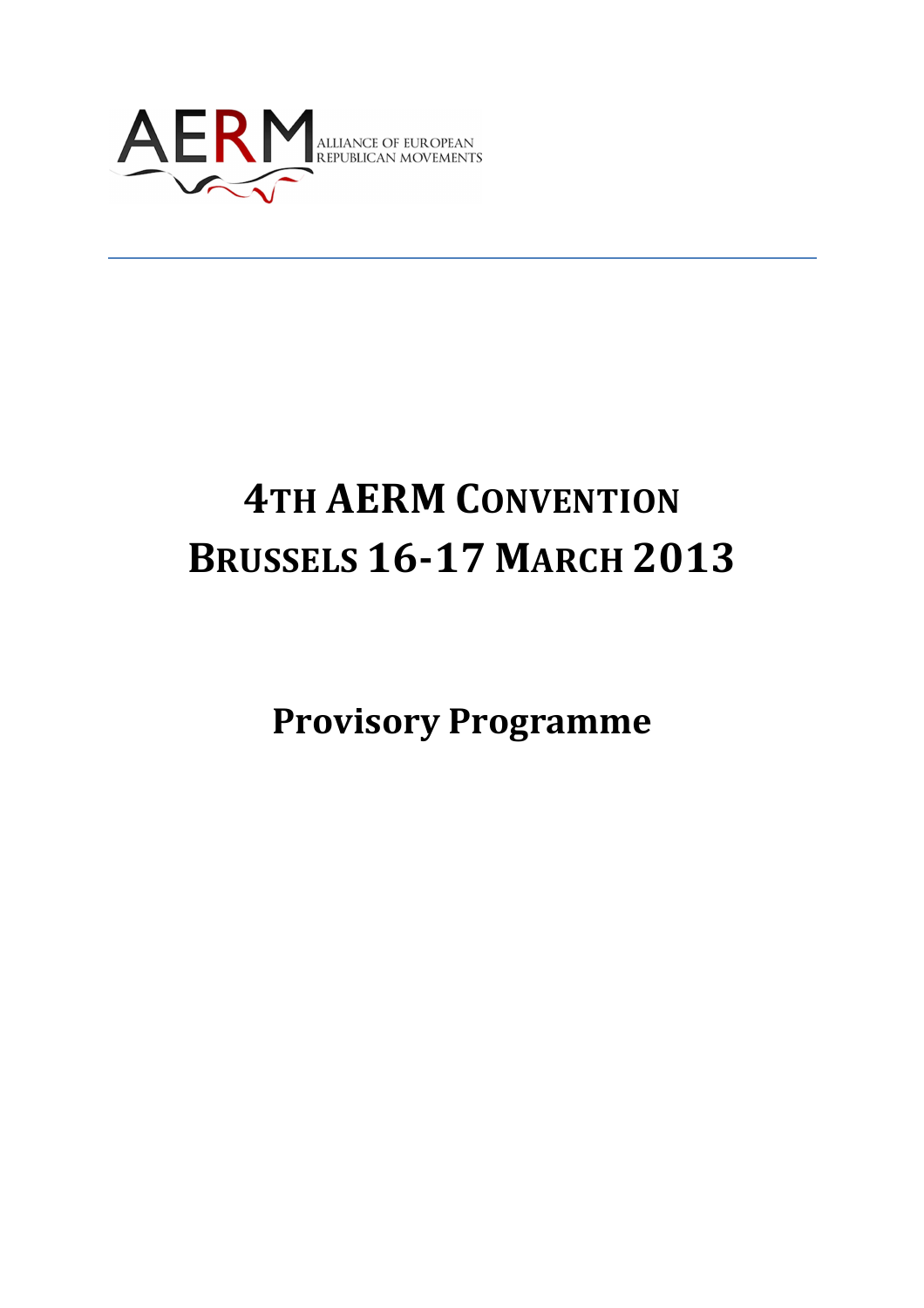## **Participants (as announced so far)**

#### **België/ Belgique/ Belgien**

Philipp Bekaert (chairman) Tom Cobbaert Didier Cœurnelle Nadia Geerts

#### **Danmark**

Niels Teisen (under reserve)

#### **Norge**

Gunnar L. Brevig (chairman) (under reserve) Jon Helge Leren

#### **Sverige**

Tariq Bacchus (under reserve) Anne-Lie Elfvén Leonard Heed (under reserve) Magnus Simonsson (secretary general) Helena Tolvhed

#### **Great Britain & Northern Ireland**

Graham Smith (CEO)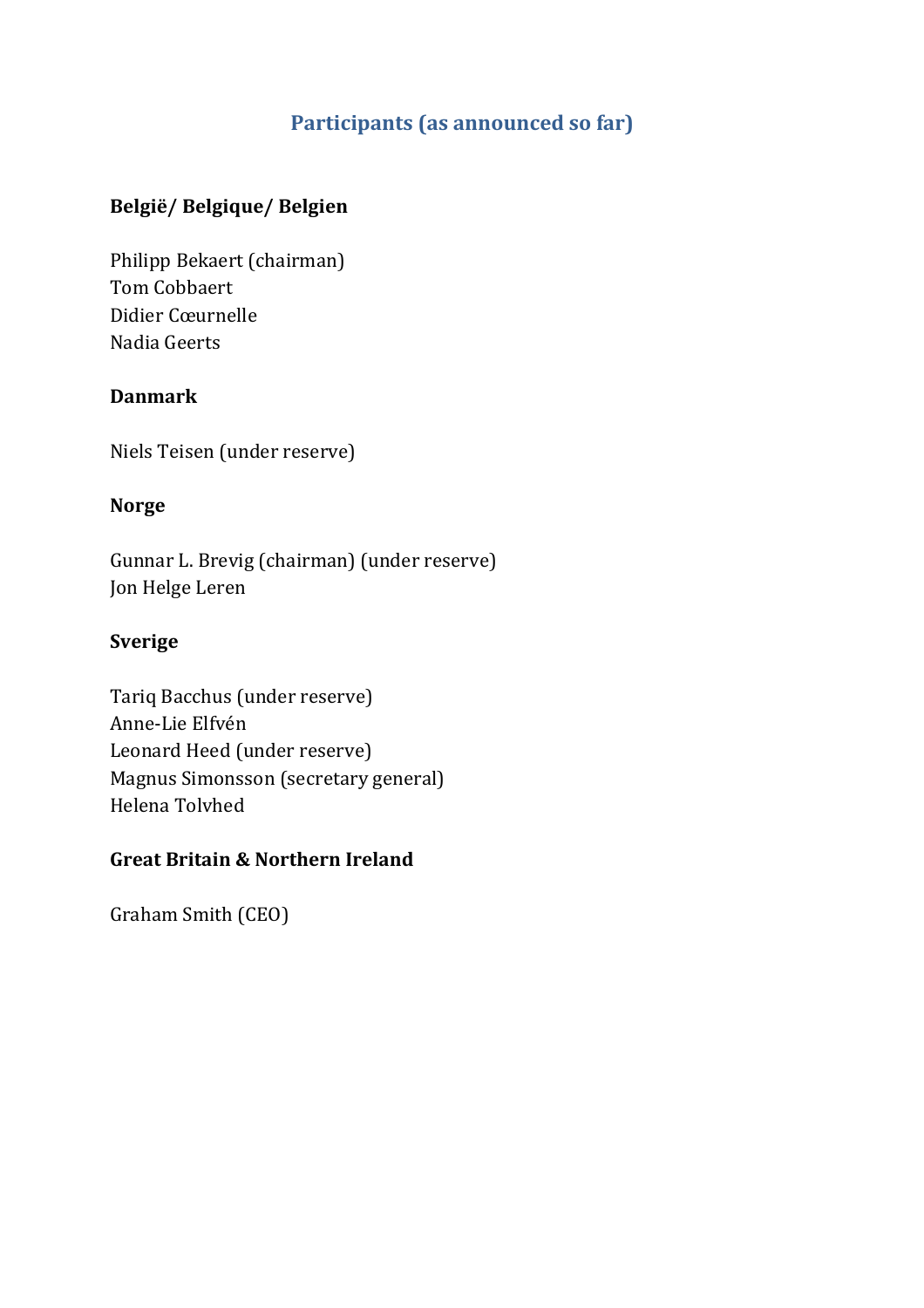#### **Programme**

### **Friday 15 March 2013**

17h00: Informal gathering and meal for delegates arriving on Friday (budget accommodation available at http://www.maxhotel.be/, otherwise http://visitbrussels.be, then Sleep/ Cheap stays/ Low budget/ Hotels; CRK members might also offer accommodation for approximately 10 delegates but we're still awaiting confirmation)

#### **Saturday 16 March 2013**

| 09h00: | Gathering in front of the European Parliament (or in a nearby pub<br>still to be determined)                                                                                                       |
|--------|----------------------------------------------------------------------------------------------------------------------------------------------------------------------------------------------------|
| 10h00: | Public action (still to be determined) in front of the EP building                                                                                                                                 |
| 10h45: | Contact with the press (if present) in front of the EP building                                                                                                                                    |
| 12h00: | Lunch in the European Quarter or in the University Quarter                                                                                                                                         |
| 14h00: | Press conference at the General Assembly venue: Salle Willy Peers,<br>Centre d'Action Laïque (CAL), campus de la Plaine ULB, Accès 2,<br>Avenue Arnaud Fraiteur, 1050 Bruxelles (see map enclosed) |
| 14h30: | AERM General Assembly (exchange of expertise and ideas, report on<br>the European subsidies etc.)                                                                                                  |
| 19h00: | Republican Banquet (Brasserie "Greenwich", Rue des Chartreux 7,<br>1000 Bruxelles, see map enclosed)                                                                                               |
| 21h00: | Drink in a typical Belgian bar                                                                                                                                                                     |